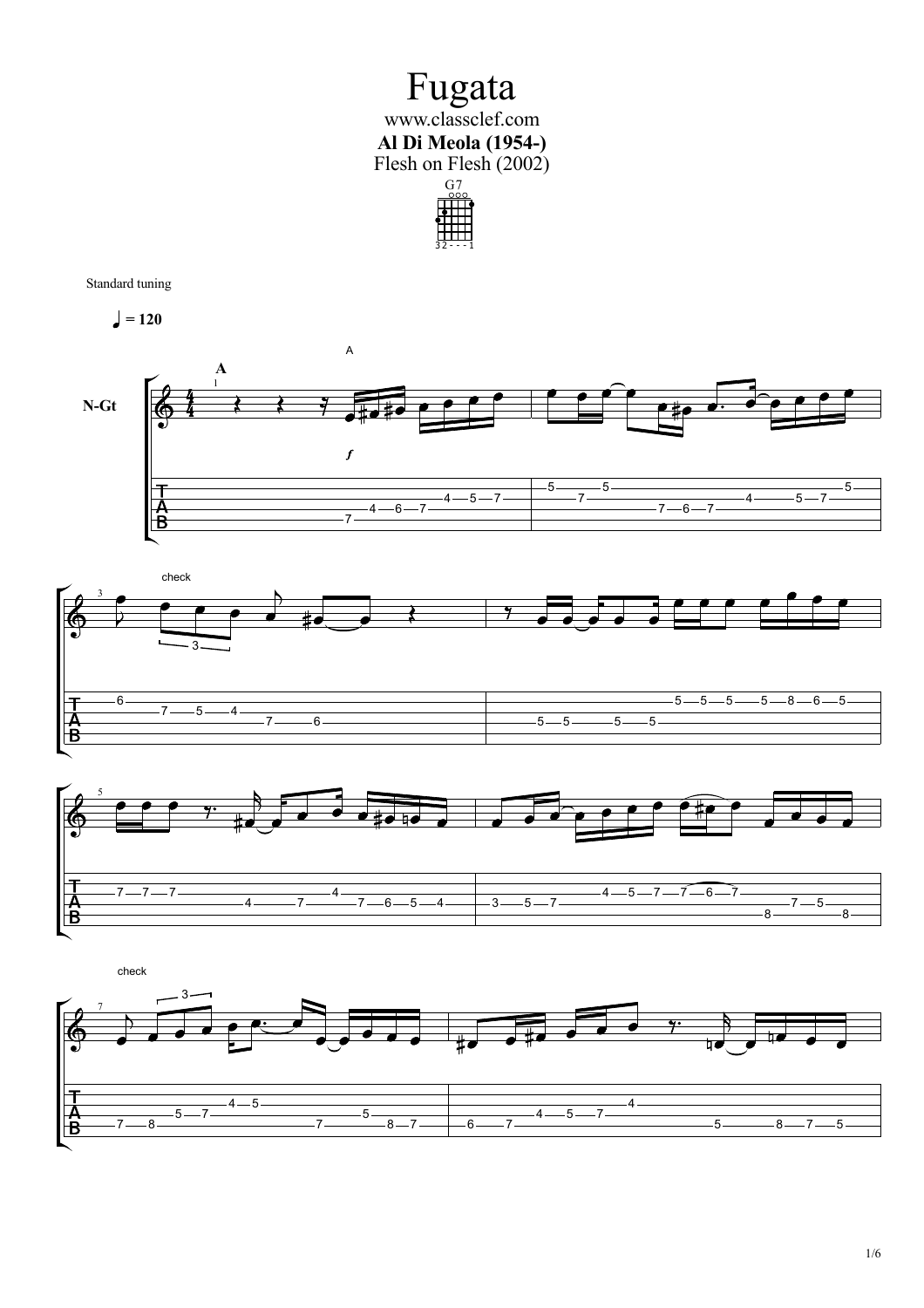









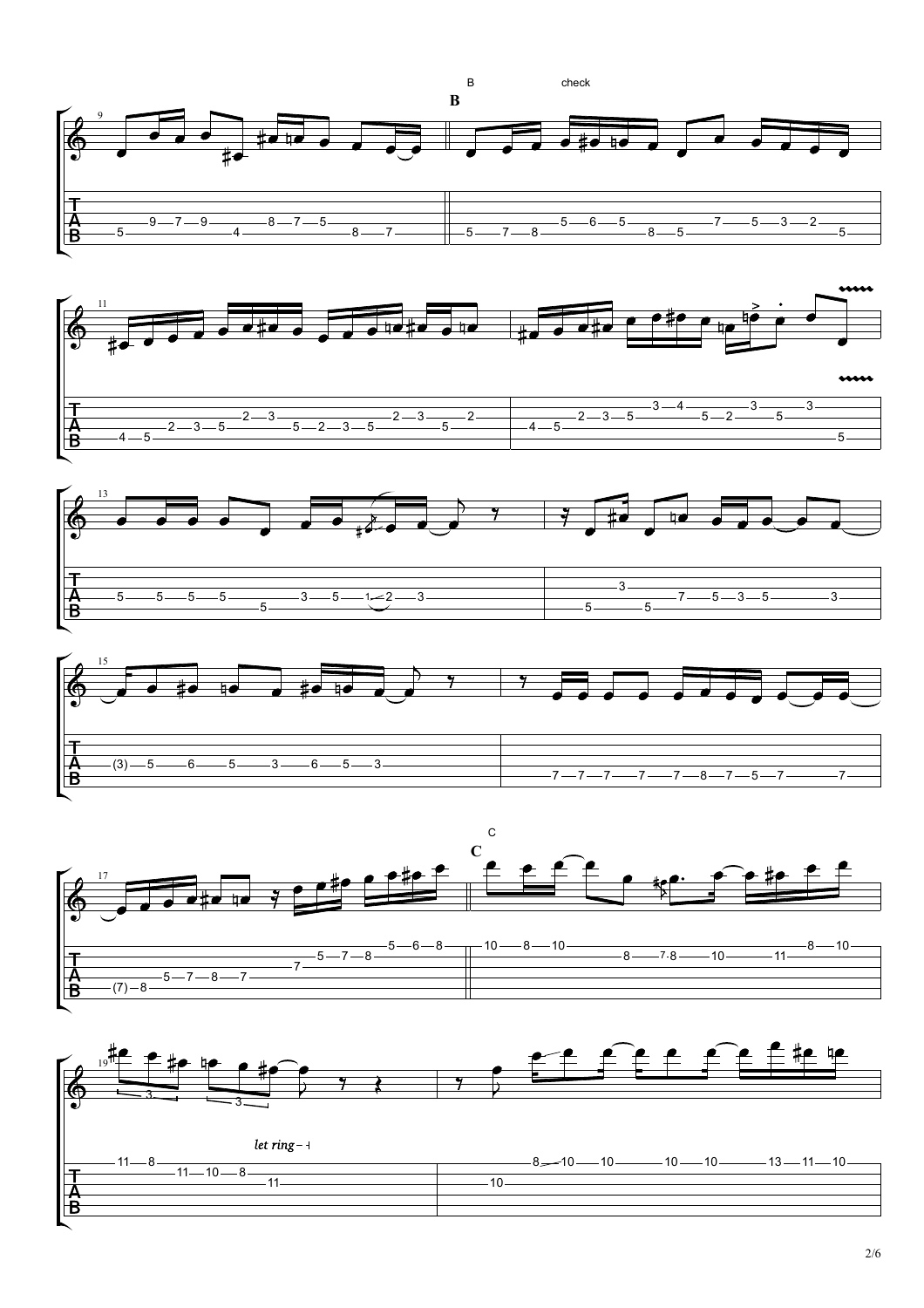









3/6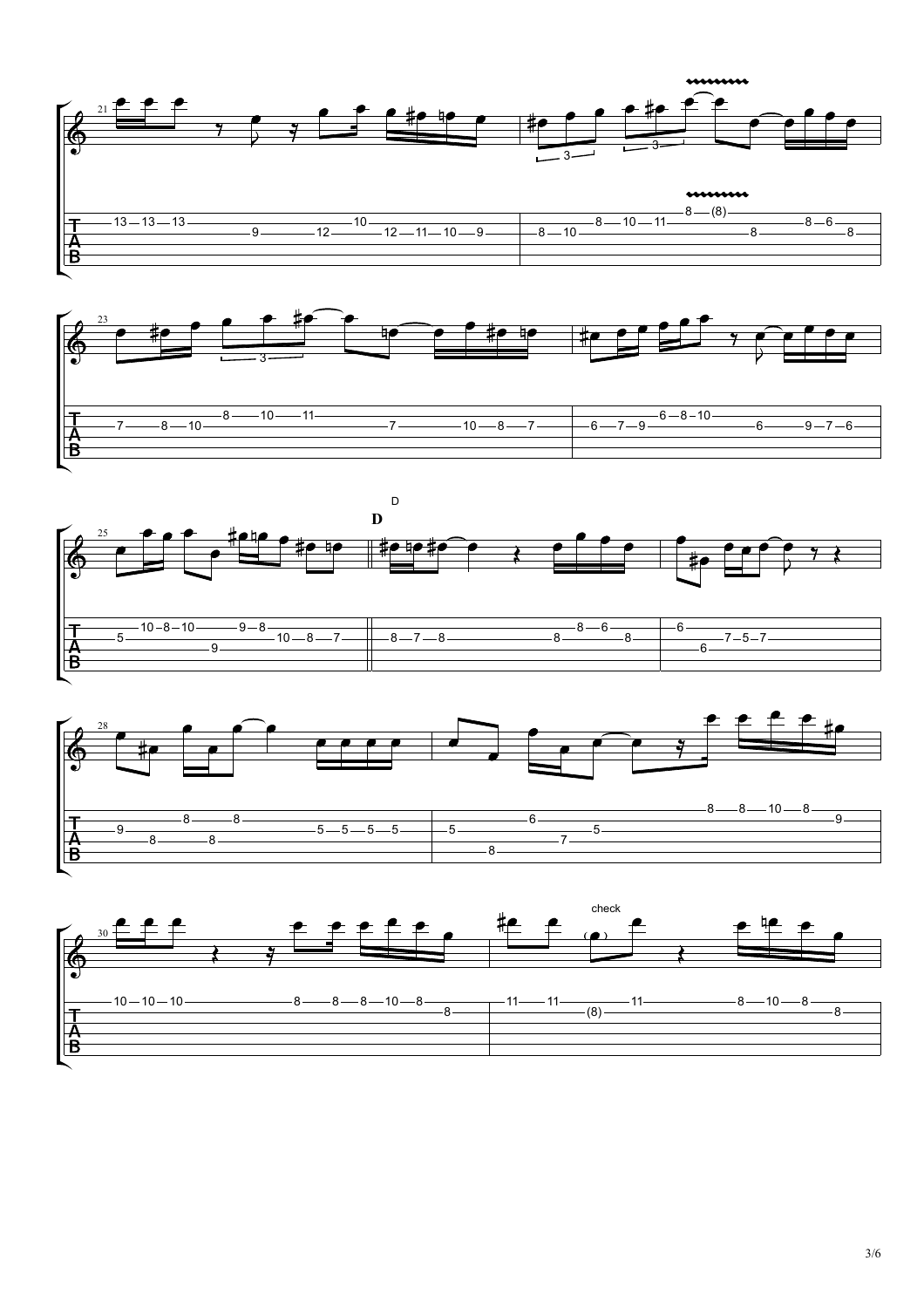







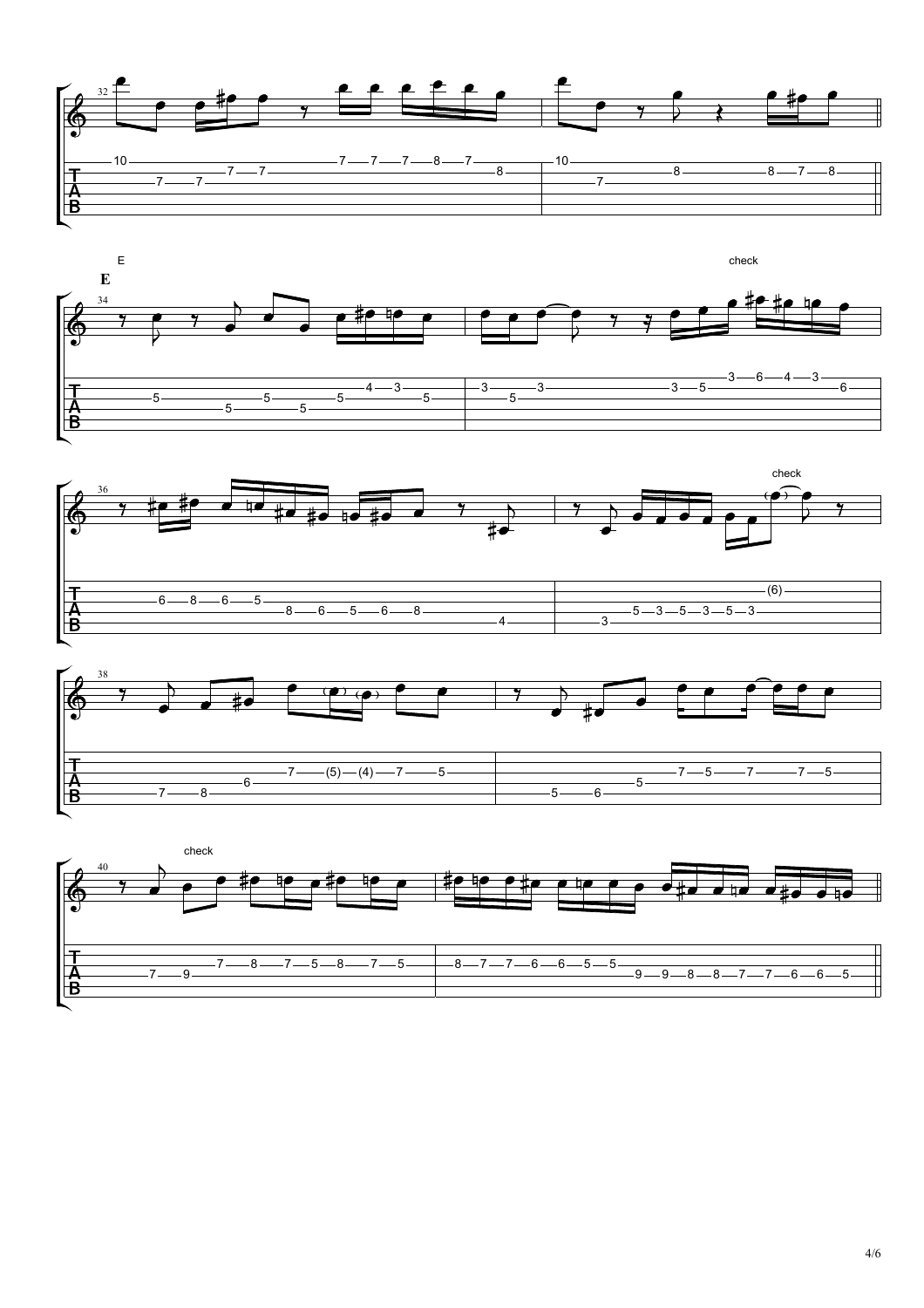